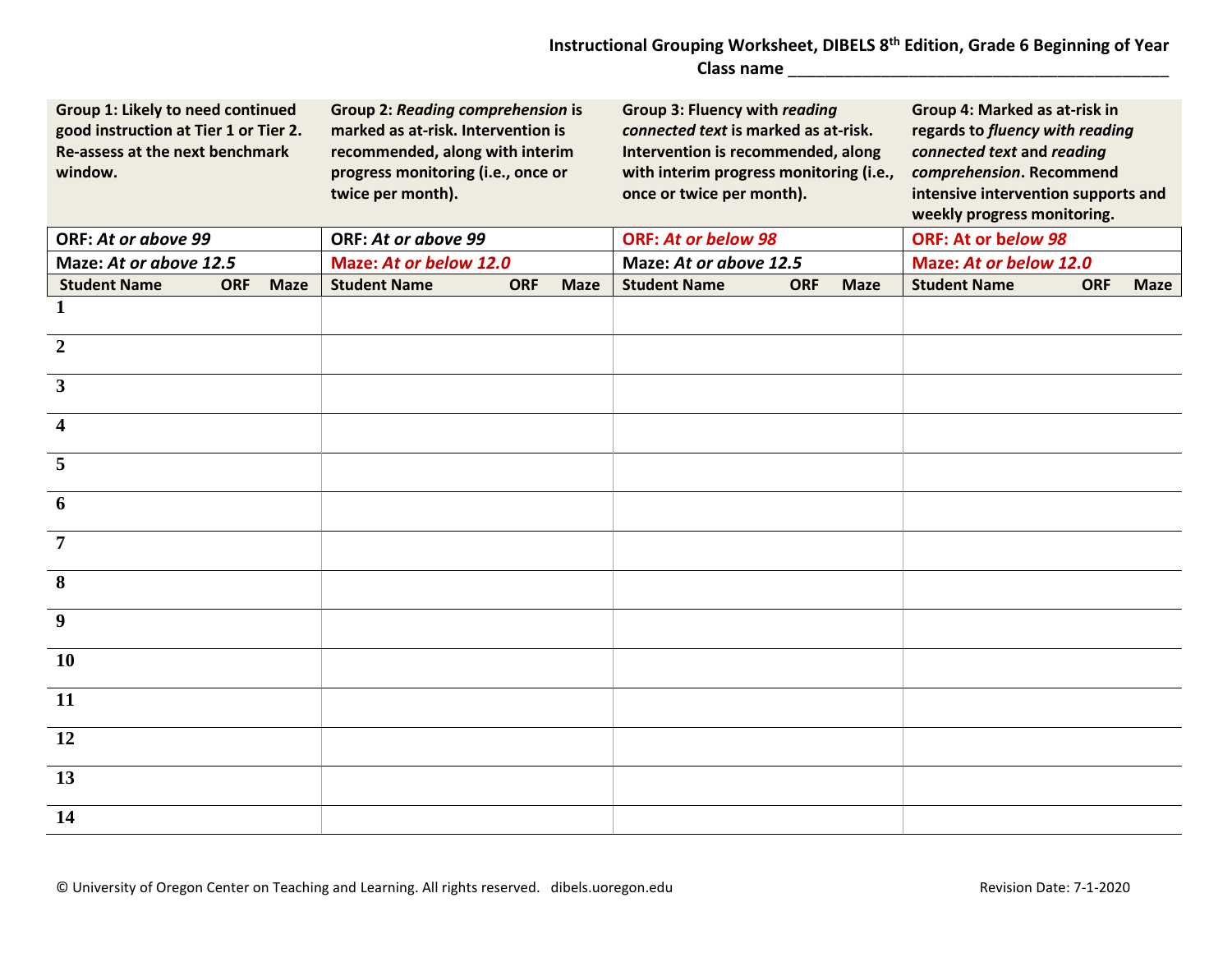## **Instructional Grouping Worksheet, DIBELS 8th Edition, Grade 6 Middle of Year Class name** \_\_\_\_\_\_\_\_\_\_\_\_\_\_\_\_\_\_\_\_\_\_\_\_\_\_\_\_\_\_\_\_\_\_\_\_\_\_\_\_\_

| Group 1: Likely to need continued<br>good instruction at Tier 1 or Tier 2.<br>Re-assess at the next benchmark<br>window. |            |             | <b>Group 2: Reading comprehension is</b><br>marked as at-risk. Intervention is<br>recommended, along with interim<br>progress monitoring (i.e., once or<br>twice per month). |            |             | <b>Group 3: Fluency with reading</b><br>connected text is marked as at-risk.<br>Intervention is recommended, along<br>with interim progress monitoring (i.e.,<br>once or twice per month). |            |             | Group 4: Marked as at-risk in<br>regards to fluency with reading<br>connected text and reading<br>comprehension. Recommend<br>intensive intervention supports and<br>weekly progress monitoring. |            |             |  |
|--------------------------------------------------------------------------------------------------------------------------|------------|-------------|------------------------------------------------------------------------------------------------------------------------------------------------------------------------------|------------|-------------|--------------------------------------------------------------------------------------------------------------------------------------------------------------------------------------------|------------|-------------|--------------------------------------------------------------------------------------------------------------------------------------------------------------------------------------------------|------------|-------------|--|
| ORF: At or above 117                                                                                                     |            |             | ORF: At or above 117                                                                                                                                                         |            |             | <b>ORF: At or below 116</b>                                                                                                                                                                |            |             | ORF: At or below 116                                                                                                                                                                             |            |             |  |
| Maze: At or above 15.0                                                                                                   |            |             | Maze: At or below 14.5                                                                                                                                                       |            |             | Maze: At or above 15.0                                                                                                                                                                     |            |             | <b>Maze: At or below 14.5</b>                                                                                                                                                                    |            |             |  |
| <b>Student Name</b>                                                                                                      | <b>ORF</b> | <b>Maze</b> | <b>Student Name</b>                                                                                                                                                          | <b>ORF</b> | <b>Maze</b> | <b>Student Name</b>                                                                                                                                                                        | <b>ORF</b> | <b>Maze</b> | <b>Student Name</b>                                                                                                                                                                              | <b>ORF</b> | <b>Maze</b> |  |
| 1                                                                                                                        |            |             |                                                                                                                                                                              |            |             |                                                                                                                                                                                            |            |             |                                                                                                                                                                                                  |            |             |  |
| $\overline{2}$                                                                                                           |            |             |                                                                                                                                                                              |            |             |                                                                                                                                                                                            |            |             |                                                                                                                                                                                                  |            |             |  |
| $\mathbf{3}$                                                                                                             |            |             |                                                                                                                                                                              |            |             |                                                                                                                                                                                            |            |             |                                                                                                                                                                                                  |            |             |  |
| $\overline{\mathbf{4}}$                                                                                                  |            |             |                                                                                                                                                                              |            |             |                                                                                                                                                                                            |            |             |                                                                                                                                                                                                  |            |             |  |
| 5                                                                                                                        |            |             |                                                                                                                                                                              |            |             |                                                                                                                                                                                            |            |             |                                                                                                                                                                                                  |            |             |  |
| 6                                                                                                                        |            |             |                                                                                                                                                                              |            |             |                                                                                                                                                                                            |            |             |                                                                                                                                                                                                  |            |             |  |
| $\overline{7}$                                                                                                           |            |             |                                                                                                                                                                              |            |             |                                                                                                                                                                                            |            |             |                                                                                                                                                                                                  |            |             |  |
| 8                                                                                                                        |            |             |                                                                                                                                                                              |            |             |                                                                                                                                                                                            |            |             |                                                                                                                                                                                                  |            |             |  |
| 9                                                                                                                        |            |             |                                                                                                                                                                              |            |             |                                                                                                                                                                                            |            |             |                                                                                                                                                                                                  |            |             |  |
| 10                                                                                                                       |            |             |                                                                                                                                                                              |            |             |                                                                                                                                                                                            |            |             |                                                                                                                                                                                                  |            |             |  |
| 11                                                                                                                       |            |             |                                                                                                                                                                              |            |             |                                                                                                                                                                                            |            |             |                                                                                                                                                                                                  |            |             |  |
| 12                                                                                                                       |            |             |                                                                                                                                                                              |            |             |                                                                                                                                                                                            |            |             |                                                                                                                                                                                                  |            |             |  |
| 13                                                                                                                       |            |             |                                                                                                                                                                              |            |             |                                                                                                                                                                                            |            |             |                                                                                                                                                                                                  |            |             |  |
| 14                                                                                                                       |            |             |                                                                                                                                                                              |            |             |                                                                                                                                                                                            |            |             |                                                                                                                                                                                                  |            |             |  |